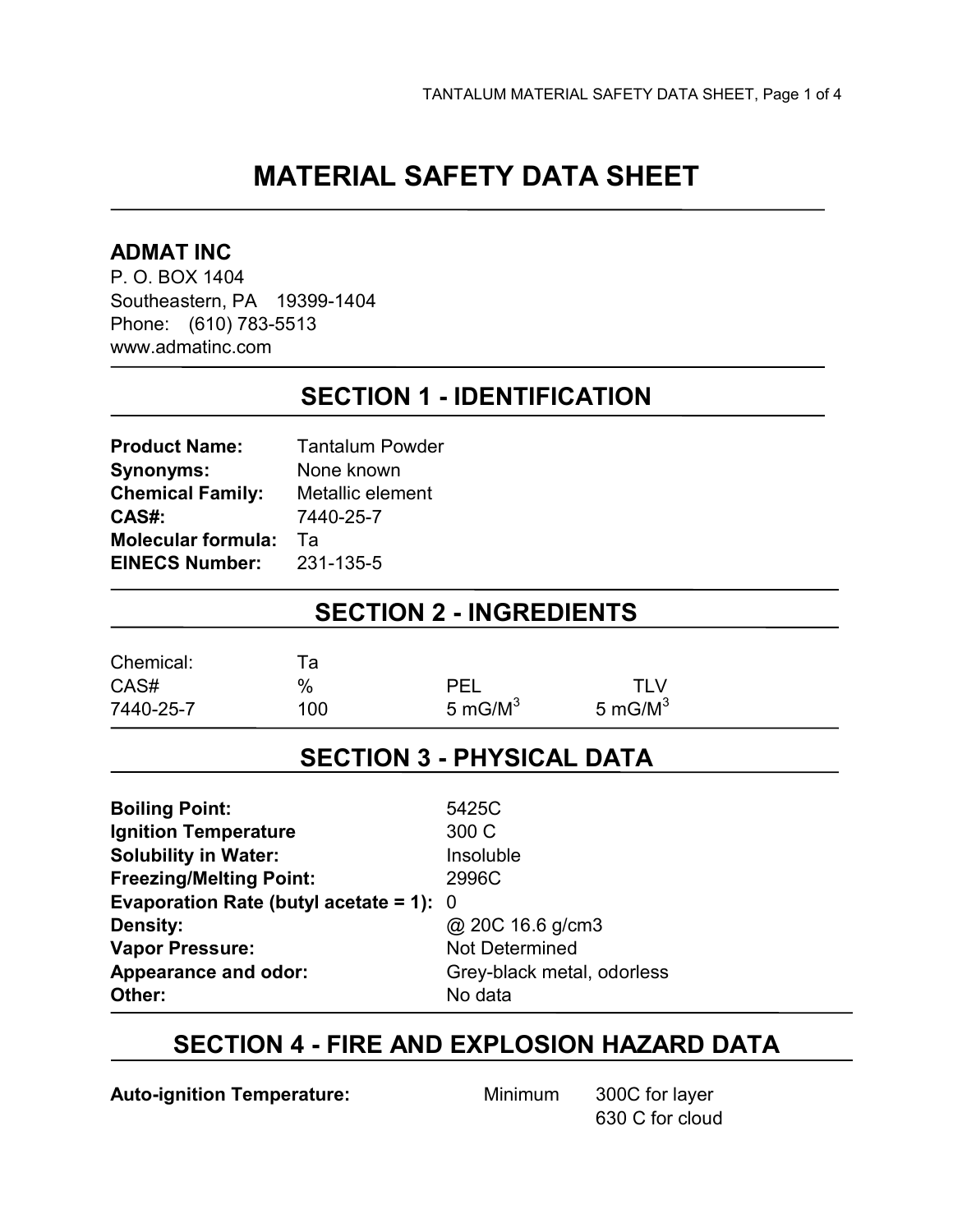#### **Extinguishing Media:**

If involved in a fire, do not use water, carbon dioxide, or halogenated extinguishers. Use dry chemical extinguishing agents, dry sand, or dry ground dolomite. .

#### **Special Fire Fighting Procedures:**

Use normal firefighting procedures which include wearing NIOSH/MSHA approved self-contained breathing apparatus, flame and chemical resistant clothing, hats, boots, and gloves. If without risk, remove material from fire area.

#### **Unusual Fire and Explosion Hazards:**

Tantalum in the solid state will not burn. Fine powder, wire, and foil may be a fire hazard, while fine powder dust may be an explosion hazard. When heated, all forms of the metal may react with water or steam to produce explosive hydrogen gas.

### **SECTION 5 - HEALTH DATA**

**OSHA (PEL):** 5 mG/M<sup>3</sup> **ACGIH (TLV):** 5 mG/M<sup>3</sup>

A. ANIMAL TOXICITY

| LD50:        | No data |                                               |
|--------------|---------|-----------------------------------------------|
| <b>LC50:</b> | No data |                                               |
| Other:       |         | Implant-rat Tdlo: 3760 mG/KG                  |
|              |         | Equivocal tumorigenic agent by RTECS criteria |

#### B. EFFECTS OF EXPOSURE

#### ACUTE EFFECTS

#### **Ingestion**:

None known. Evidence suggests low toxicity potential due to poor absorption.

**Skin Contact:** Powder or dust may cause irritation.

**Eye Contact:** Powder or dust may cause irritation.

#### **Inhalation:**

Powder or dust may irritate mucous membranes and upper respiratory tract.

**Medical Conditions**, if any, Aggravated by the Chemical:

Pre-existing respiratory conditions.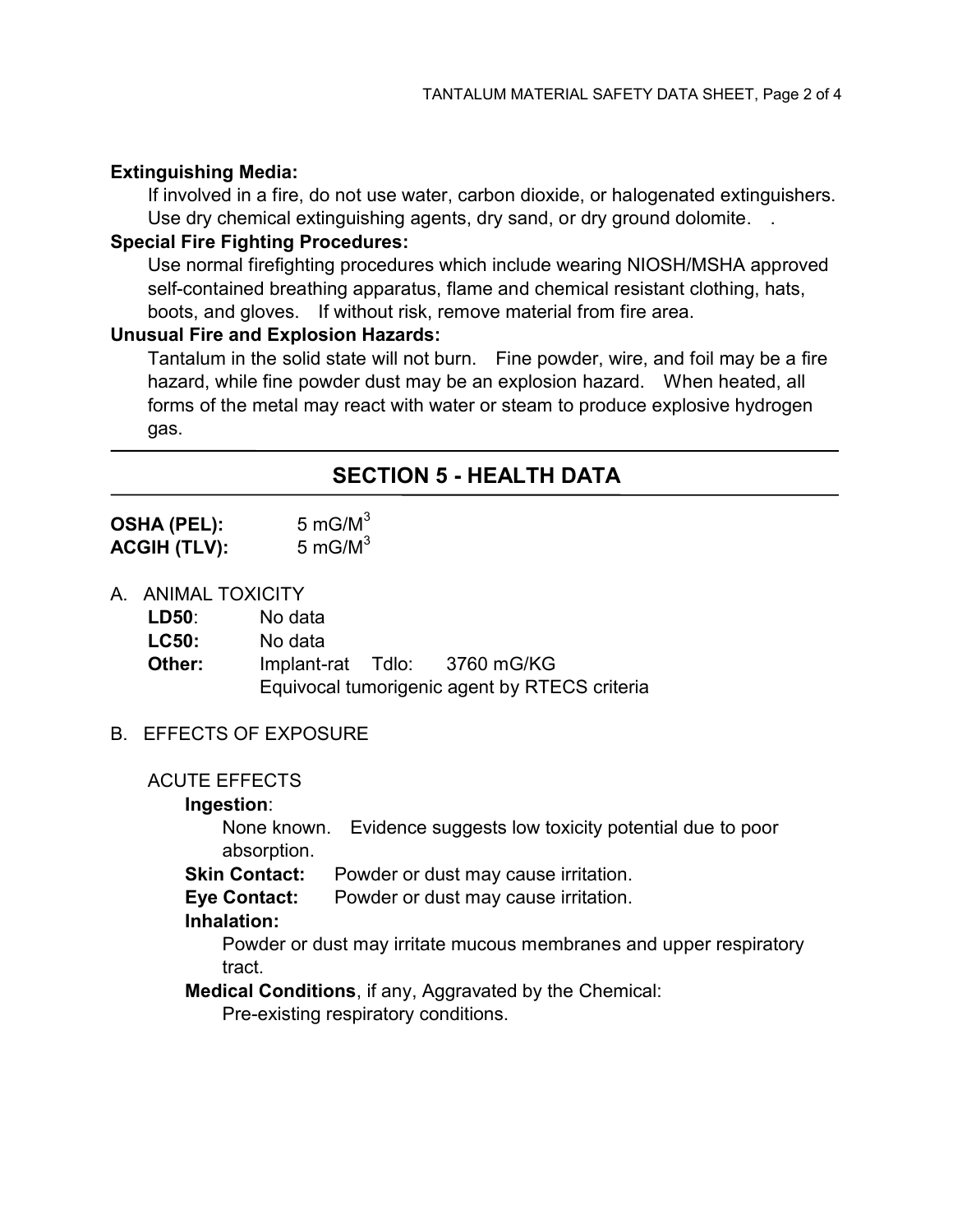**Other Health Hazards:** None known. **Most Likely Routes of Entry:** Ingestion

#### **CHRONIC EFFECTS**

| Ingestion:                                                              | None known. |          |         |  |  |
|-------------------------------------------------------------------------|-------------|----------|---------|--|--|
| <b>Skin Contact:</b>                                                    | None known. |          |         |  |  |
| <b>Eye Contact:</b>                                                     | None known. |          |         |  |  |
| Inhalation:                                                             |             |          |         |  |  |
| Tantalum dust has caused transient inflammatory lesions in the lungs of |             |          |         |  |  |
| animals.                                                                |             |          |         |  |  |
| <b>Other:</b> Equivocal tumorigenic agent by RTECS criteria.            |             |          |         |  |  |
| Carcinogenicity:                                                        |             |          |         |  |  |
| NTP: No                                                                 | IARC: No    | OSHA: No | EPA: No |  |  |

#### C. EMERGENCY AND FIRST AID PROCEDURES

#### **Ingestion:**

No data available but one should obtain medical attention

#### **Skin Contact:**

Remove contaminated clothing, flood skin with large amounts of water. If irritation persists, seek medical attention.

#### **Eye Contact:**

Immediately flush eyes, including under eyelids, with large amounts of water for at least 15 minutes. Call a physician.

#### **Inhalation:**

Remove to fresh air. If required provide artificial respiration. Seek immediate medical attention.

## **SECTION 6 - REACTIVITY**

**Incompatibility**: Fluorine, bromine trifluoride, chlorine, strong alkali, hydrogen, hydrogen fluoride, lead chromate, strong oxidizers, halogens, interhalogens, Bases **Dangerous Reactions**: Reacts with oxidizing agents

**Hazardous Decomposition Products**: Decomposition will not occur if used and stored according to specifications.

**Stability**: Stable

**Hazardous Polymerization**: None known.

**Other**: Powder may ignite spontaneously in air when finely divided. Powder reacts violently with fluorine and bromine trifluoride. Reactions of powder with oxidizers may cause fires and explosions.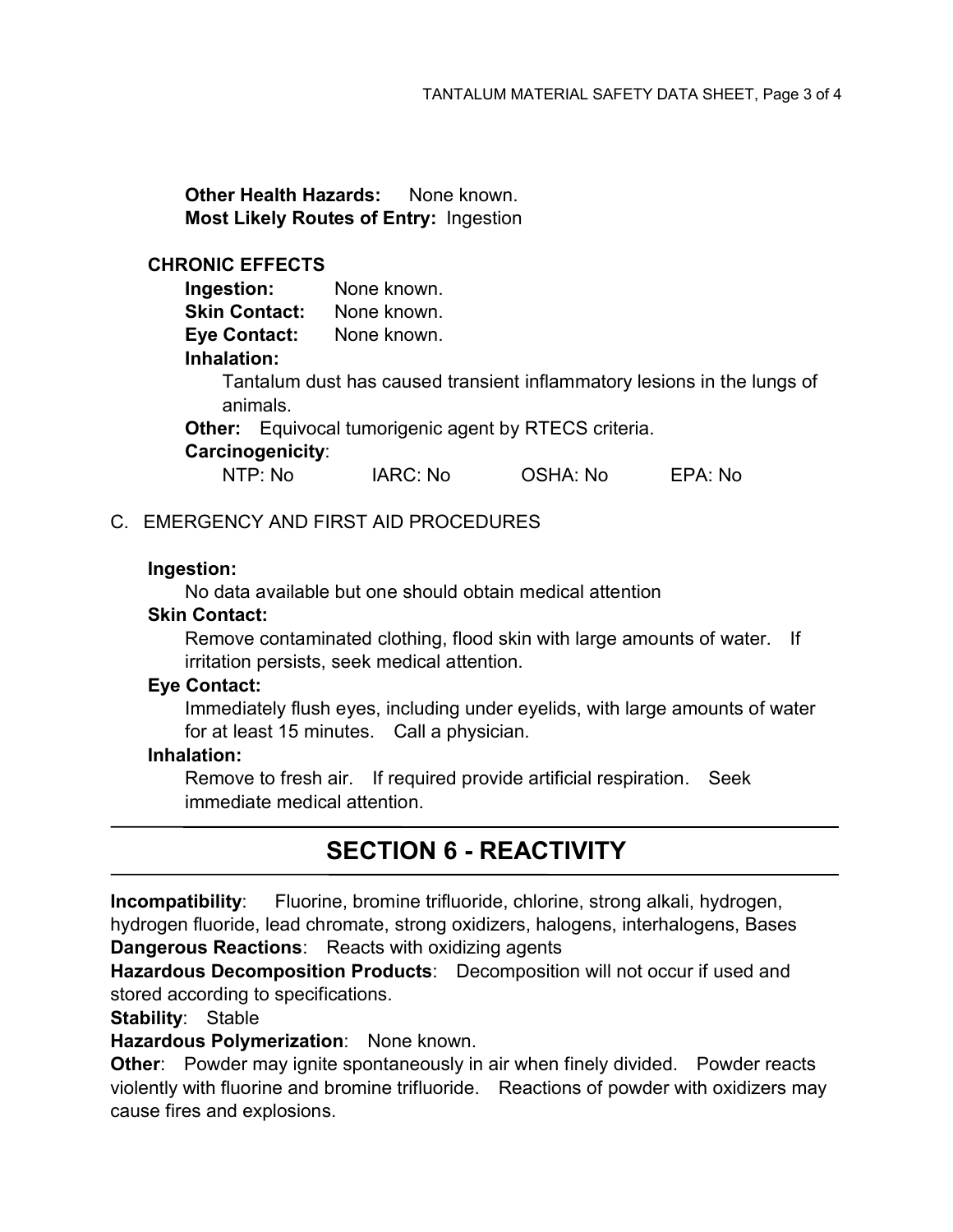**Hazard Description**: Xi Irritant, F Highly Flammable

**Information Pertaining to Particular Dangers for Man and the Environment**:

R11 Highly Flammable, R36/37/38 Irritates eyes, respiratory system and skin

## **SECTION 7 - ENVIRONMENTAL INFORMATION**

**RCRA Code:** D001

**TSCA Registered:** Yes

**Spill and Leak Procedures**: Wearing full protective equipment, cover spill with dry sand or vermiculite, Mix well and carefully transfer to a container. Do not allow material to be released into the environment without proper government permits.

**Waste Disposal**: Consult state, local or federal EPA regulations for proper disposal.

## **SECTION 8 - PROTECTION INFORMATION**

**Ventilation Requirements**: Glove bag or box with a dry inert atmosphere preferred.

Keep away from ignition sources.

**Respiratory Protection**: High efficiency particle respirator

**Protective Gloves**: Rubber

**Eye/Face Protection**: ANSI approved safety goggles

**Other**: Keep away from food stuffs, beverages, and feed. Avoid contact with skin and wash hands before eating and at the end of the work day.

## **SECTION 9 - SPECIAL PRECAUTIONS**

**Handling and storage**: Keep container tightly closed. Store in a cool, dry, will-ventilated area. Wash hands thoroughly after use. Protect against electrostatic charges.

**Other Precautions**: Lab coat and apron, flame and chemical resistant coveralls, eyewash capable of sustained flushing, safety drench shower and hygienic facilities for washing. Fumes can combine with air to form an explosive mixture. Store away from oxidizing agents and halogens. Store under a dry inert gas (dry argon)

**Transportation** – Hazard Class 4.1 Identification UN3089 Packing Group II

**Proper shipping name** – tantalum – metal powders, flammable, n.o.s., powder